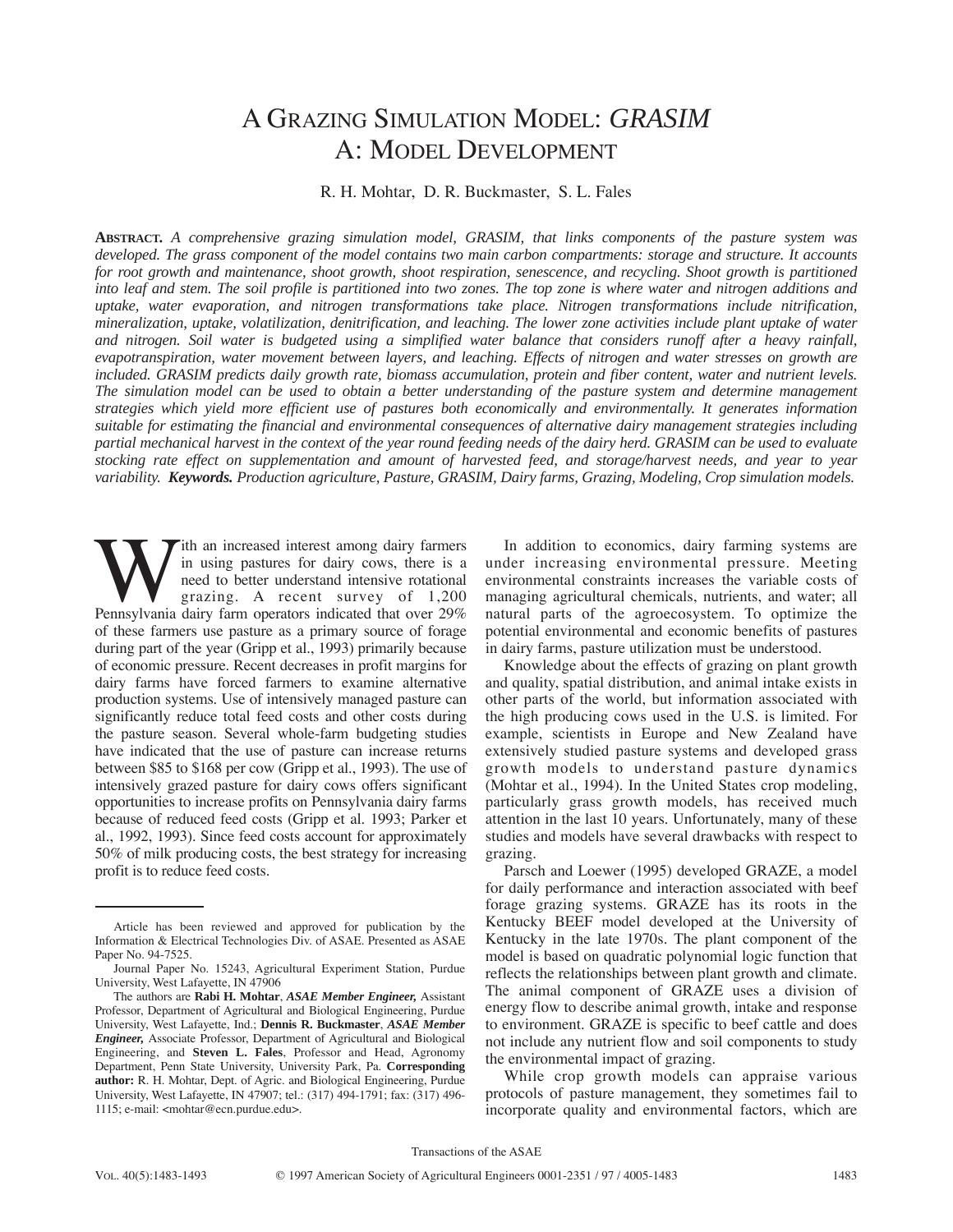essential to evaluate animal responses. The comprehensive dairy forage system model, DAFOSYM (Rotz et al., 1989), links forage quantity and quality from in-field production through harvest, storage, and feeding, and simulates animal performance based on the resulting feed supply. This analysis approach is ideal for maximizing efficiency of pasture-based systems, but DAFOSYM currently does not include grazing as a "harvest" method, nor does it include crops other than alfalfa and corn. A recently developed simplified grazing system model (Yanez, 1992) uses much of the DAFOSYM animal model, but does not evaluate grazing in the context of whole-farm management.

Another drawback of studies and models on pasture system is the lack of information on the nutrient cycle and grazing effect on that cycle. The nutrient cycle on dairy farms has received much study, and recommendations on managing nutrients have been made (Morse et al., 1993; Bacon et al., 1990). Russelle (1992), in tracing the cycle of nutrients, found that decomposed livestock manure may either contribute to soil fertility reserves and plant production or may be lost to surface and ground water. Nitrate losses from pastures have been studied (Jarvis et al., 1989; Kerensky et al., 1993), and nitrate leaching to ground water is understood well enough to be modeled (Bergstrom and Jarvis, 1991; Hutson and Wagenet, 1991). However, the overall role of pastures in the nutrient cycle of whole farms is poorly understood and data are needed from grazed systems for model refinement and validation. Flows to surface waters have also been measured and modeled, but they are not well defined for pasture systems in the U.S. (Cooper et al., 1992).

Pasture growth rates under grazing must be characterized for different plants, soils, nutrient levels, and weather patterns before pasture systems can be refined and tested for U.S. conditions using simulation models. Because pasture exists on such a wide range of land types, there is also a need to identify grazing management plans that are environmentally and economically appropriate on a variety of resource bases. The increasing interest in intensive grazing has created a demand for basic and practical information to optimize grazing systems (Parker et al., 1993).

#### **OBJECTIVE**

The objective of this study is to develop a comprehensive grazing system model which enables us to study the effect of climatic factors and pasture management on biomass accumulation, nutrient flows, and animal intake. This article will describe the grazing model and will present simulation results for few grazing scenarios. Model calibration and field testing are presented in a companion article.

### MODEL DESCRIPTION **OVERVIEW**

GRASIM is designed as a tool to simulate intensive rotational grazing management where grazing is a primary forage source during the grass growing season. It accounts for carbon, nitrogen, and water budgets, and their dynamic interaction in the pasture environment.

GRASIM data requirements include minimum and maximum daily temperatures, daily rainfall, average daily solar radiation, soil physical properties, grass growth parameters, soil nitrogen transformation rate constants, and

initial crop mass, water, and nitrogen levels. A complete listing of these parameters is included in the appendix. The model output includes daily biomass production, and water and nitrogen levels in different pools. GRASIM state variables are the above ground grass biomass, grass growth rate, leaf area index, soil moisture content, soil nitrogen content, plant residues, and organic matter content.

GRASIM contains four different modules: grass growth, water budget, nitrogen budget, and harvest manager. The grass growth module simulates the photosynthesis process where light energy is converted to carbohydrate. The carbohydrate is then partitioned into various compartments in the plant system. External inputs that affect the carbon budget include climate and pasture management. Feedback to the plant carbon budget includes water and nitrogen stresses and updated carbon levels in each of the pools after a grazing or harvest event.

The soil nutrient module accounts for nitrogen transformations in the plant, soil, and water systems. The module interacts dynamically with the growth module to compute and update plant nutrient uptake and nutrient cycling. A nitrogen stress factor is included as a feedback control to the growth module. The nutrient loss through deep percolation is driven by the water flux. Therefore, a link to the water budget is made to compute the amount of nutrient lost in leaching. External inputs to the module are nutrient applications and site specific transformation rate coefficients.

The water budget computes the amount of water runoff from daily precipitation, water loss to evapotranspiration and leaching. Soil evaporation is a soil-specific computation. Plant transpiration changes with plant growing stage and foliage. It also accounts for changes in soil water content and determines any water deficit in the plant growth module through a water stress factor.

The harvest module controls grazing based on simple management rules. The rules include minimum and maximum allowable biomass, grazing cycle, and resting period. The user can decide on using a fixed time rotation with a fixed resting period or a dynamic cycle based on available biomass. The module updates state variables after each grazing or harvest event. This module assumes uniform harvest rate by grazing over the entire field.

GRASIM operates on a daily time step. Multiple paddocks within the pasture system are budgeted separately. The paddocks share the same weather information but can have different soil and plant species. A block diagram of the grazing system showing the four modules and their interactions, external inputs, and output is shown in figure 1.

GRASIM's flow algorithm starts by initializing time and space independent parameters and time variable parameters. The model then steps through time with daily increments, reads weather data, computes the sward daily growth and updates water and nutrient levels in each paddock. It then sorts the paddocks according to accumulated forage and decides which paddock is to be grazed and/or mechanically harvested. All state variables are updated daily. Currently, GRASIM assumes a fixed intake based on a typical animal. A simplistic flow chart of the model is shown in figure 2.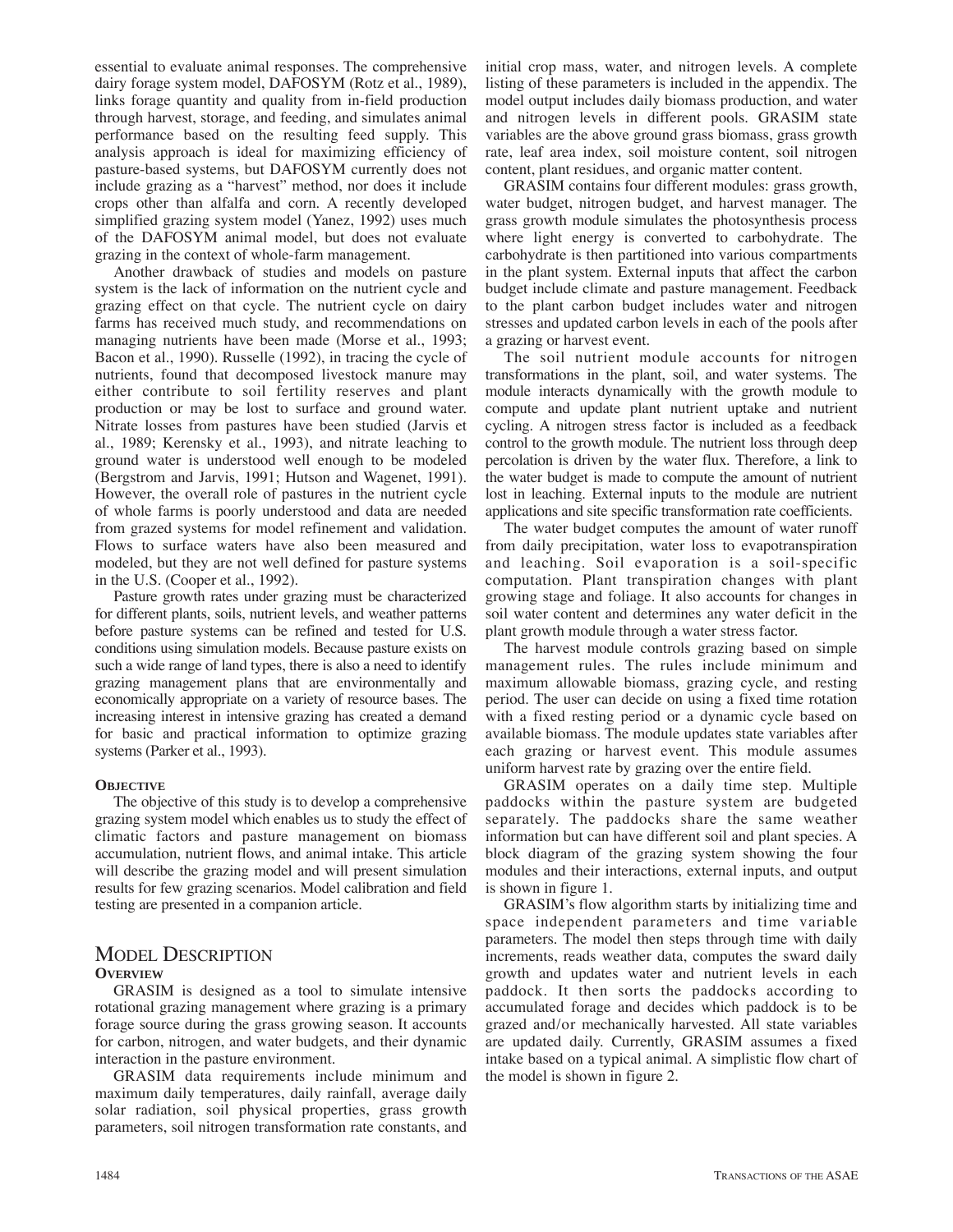#### **SCHEMATIC FOR THE GRAZING MODEL**



**Figure 1–Schematic representation of the grazing model, GRASIM.**



**Figure 2–Flow chart of the grazing model, GRASIM.**

#### **GRASS GROWTH**

The simplified grass growth simulation model of Johnson et al. (1983) was used, but some modifications were made to fit the grazing environment. The model includes photosynthetic transformations and general growth functions. Light energy is transformed into carbohydrate that is partitioned into root and shoot growth and maintenance using partitioning coefficients. The photosynthate allocation to the above ground part is composed of two compartments, storage and structure. The sum of the two pools is the total weight of the aboveground biomass. Partitioning of the shoot growth into leaf and stem takes place at a later stage within the structure pool. Maintenance respiration is taken from the storage pool unless the plant is under stress. When stressed, recycled material from the plant structural pool contributes



**Figure 3–Grass module schematic showing components and processes.**

to maintenance. Senescence of plant material is taken from the structure pool. The schematic of the grass module is shown in figure 3. A complete mathematical description of the grass growth algorithm is presented in the appendix.

The accumulated total sward weight is represented by the sum of the storage and structure dry weight. The storage weight rate of change is computed as the photosynthetic input less the storage utilization into structure added to the recycling of structure:

$$
\frac{dW_s}{dt} = \phi \ \theta \ P - \frac{\mu \ W_g}{Y} + \gamma \ W_g \tag{1}
$$

where P is leaf gross photosynthetic rate integrated over day length and canopy (eq. 15, appendix).

The structure weight rate change is computed as the shoot growth less the sum of recycling of structure and the senescence.

$$
\frac{dW_g}{dt} = \mu \frac{W_g W_s}{W} - \gamma W_g - \beta W_g \tag{2}
$$

The above equations are solved numerically using the Euler's method:

$$
W_s^{t+1} = W_s^t + \Delta t \times WSF \times NSF \times GDNG
$$
  

$$
W_g^{t+1} = W_s^t + \Delta t \times WSF \times NSF \times RDNG
$$
 (3)

where  $\Delta t$  is the time step in days, WSF (range 0-1) is the water stress factor, NSF (range 0-1) is the nitrogen stress factor, GDNG is the storage daily net growth: shoot growth – storage utilization + recycling, and RDNG is the structural daily net growth: growth – recycling – senescence. A detailed description of the derivation of equations 1 and 2 is presented in the appendix.

Temperature is considered to affect senescence rate  $(\beta)$ maximum specific growth rate  $(\mu_m)$ , and recycling coefficient (γ). The model corrects for the temperature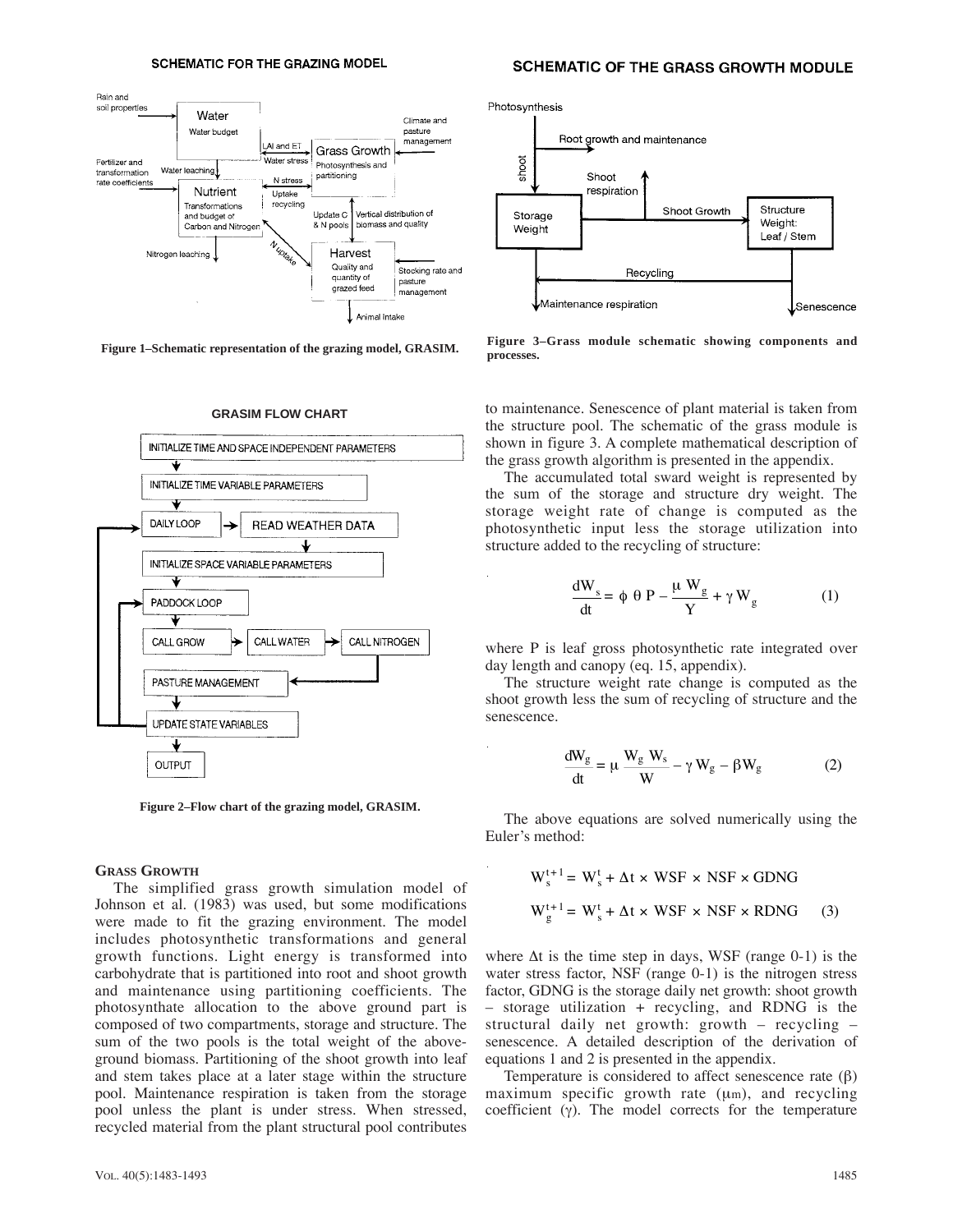effects using a linear, a Q-type or a Bell-type function. The Q-type function is described as:

$$
X(T) = X(T_0)Q_n^{(T - T_0)/n}
$$
 (4)

where  $X$  is the temperature dependent parameter,  $T$  is the actual temperature in  $[°C]$ ,  $T_0$  is the reference temperature in [°C], n is an increment or the base for the distribution, and  $Q_n$  is the factor by which the rate constant increases for a temperature increment of n. The bell function is described as:

$$
Bell (T) = \left[ \left( \frac{T_{\text{max}} - T}{T_{\text{max}} - T_{\text{opt}}} \right) \left( \frac{T - T_{\text{min}}}{T_{\text{opt}} - T_{\text{min}}} \right)^{\left[ \frac{T_{\text{opt}} - T_{\text{min}}}{T_{\text{max}} - T_{\text{opt}}} \right]^2} \right]
$$
(5)

where  $T_{\text{max}}$  is the maximum temperature,  $T_{\text{min}}$  is the minimum temperature,  $T_{opt}$  is the optimum temperature, z is a shape parameter.  $T_{\text{max}}$ ,  $T_{\text{min}}$ , and  $T_{\text{opt}}$  are speciesdependent parameters. The temperature adjustment factors using different correction methods are shown in figure 4. The model allows the user the choice to use any of these correction equations.

#### **NITROGEN CYCLING**

GRASIM uses a simple soil nitrogen transformation scheme. It accounts for two nitrogen forms, nitrate and ammonia. The source and sink pools include plant and soil storage, soil organic matter, and crop residues. The transformation processes include leaching, nitrification, mineralization, plant uptake, volatilization, and denitrification. The nitrogen transformation equations were adopted after the Nitrate Leaching and Economic Analysis Package, NLEAP (Follett et al., 1991). The general block diagram for the transformation relations is shown in figure 5.

Nitrogen available for leaching is computed as:

$$
NAL = N_f + N_p + N_{rsd} + N_n - N_{plt} - N_{det} - N_{oth}
$$
 (6)

where NAL is the nitrate nitrogen available for leaching [kg/ha],  $N_f$  is the nitrate nitrogen added to the soil from fertilizers [kg/(ha  $\times$  (t)], N<sub>p</sub> is the nitrate nitrogen added from precipitation and irrigation water [kg/(ha  $\times \Delta t$ )], N<sub>rsd</sub> is the nitrate nitrogen added from residual material [kg/ha],  $N_n$  is the nitrate nitrogen added to the soil from nitrification



#### **TEMPERATURE EFFECT**

**Figure 4–Temperature adjustment factors for maximum specific growth, recycling and senescence. z = 1.33 for bell function, n = 10, Q10 = 1.5, for Q-type distribution, and minimum, optimum, and maximum temperatures were 0, 20, and 42, respectively.**

# **SOIL NITROGEN TRANSFORMATION**



**Figure 5–Nitrogen pools and transformations schematics.**

of ammonium [kg/(ha  $\times \Delta t$ )], N<sub>det</sub> is the nitrate nitrogen lost from the soil to denitrification [kg/(ha  $\times$   $\Delta t$ )], and N<sub>oth</sub> is the nitrate nitrogen lost from the soil to runoff and erosion  $[kg/(\text{ha} \times \Delta t)].$ 

The manure input to the system is handled by adding the amount of manure to the organic matter pool. The transformation relations of the nitrogen cycling are described in the appendix.

The feedback from the nitrogen module to the growth module indicating the soil nitrogen level is carried through the nitrogen stress factor. The nitrogen uptake in this analysis is assumed to be linear. Optimum nitrogen uptake under pastures was determined from field data and a linear relation between uptake and stress factor was established as follows:

$$
NSF = 0.16 \times DNU + 0.37
$$
 (7)

where DNU is the linear daily nitrogen uptake [kg/ha], 0.16 and 0.37 are slope and intercept of the nitrogen stressuptake linear regression.

#### **WATER BUDGET**

GRASIM divides the soil strata into two layers. The top layer (30 cm) is where most nitrogen additions, uptake and transformations, and water evapotranspiration take place. The lower layer (30 cm to the bottom of the rooting depth) activities include water and nitrogen uptake. Leaching of water and nitrogen from the top layer is captured by the lower layer. Leaching from the lower layer is lost from the system. The water balance is updated daily for every paddock. It computes surface runoff from daily rainfall data, accounts for daily water consumption from plant and soil surface, and updates the soil water content. Runoff computation is done based on the Soil Conservation Service "Soil Cover Complex Method" (SCS, 1972)*.* A simple schematic of the water budget is shown in figure 6.

Water available for leaching in the top layer, WAL1 [cm], is calculated as:

WAL1 = Pe – ET1 – (AWHC1 – St1) (8)

where  $P_e$  is the effective precipitation (cm), ET1 is the evapotranspiration in the top layer (cm),  $S_{t1}$  is the available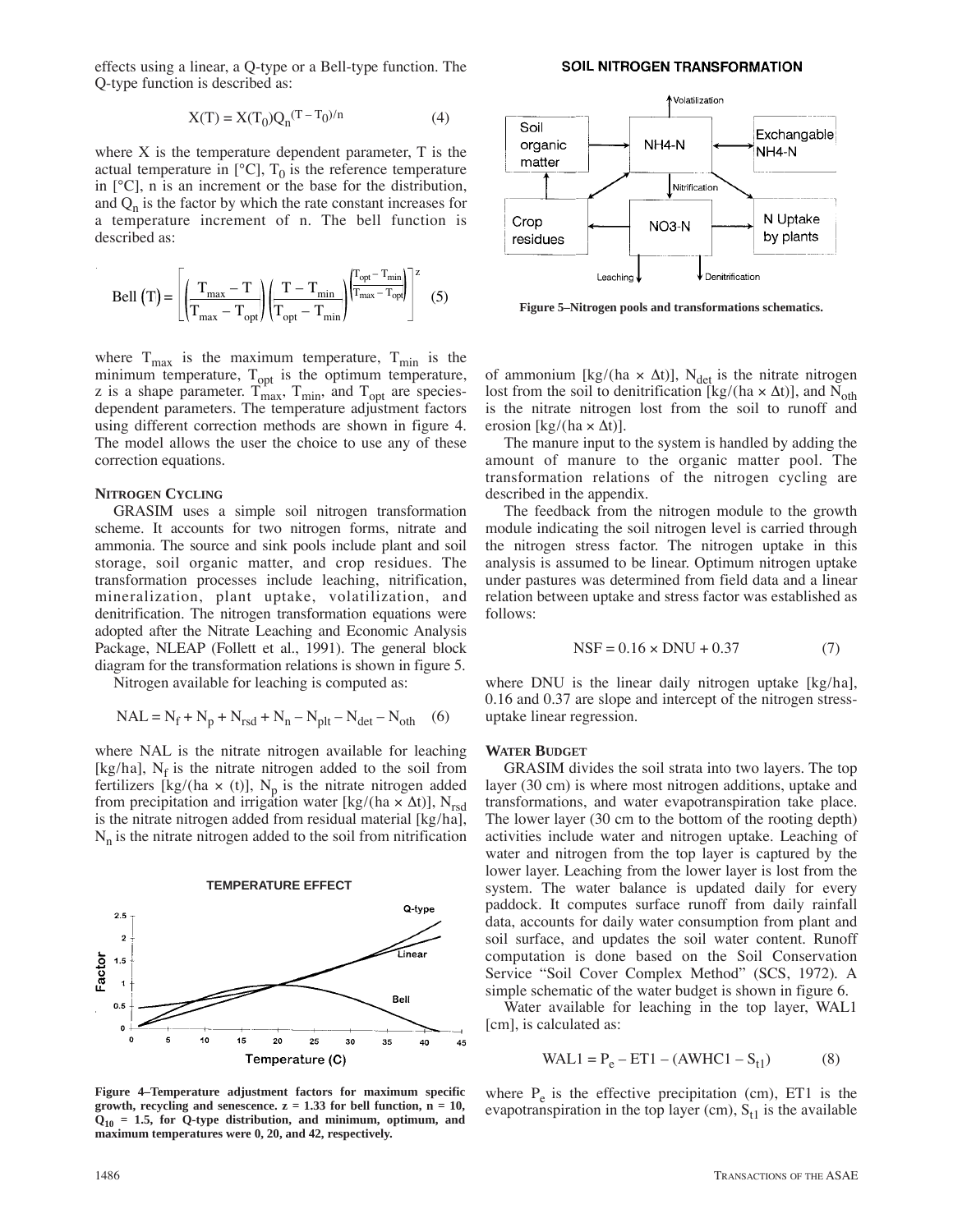water in the top layer, and AWHC1 is the available water holding capacity in the top layer.

Water available for leaching through the soil profile, WAL, is:

$$
WAL = WAL1 - ET2 - (AWHC2 - S_{t2})
$$
 (9)

where ET2 is the evapotranspiration in the lower layer (cm),  $S_{12}$  is the available water in the lower layer, and AWHC2 is the available water holding capacity in lower layer.

The effective rain is computed using Dastane (1974):

$$
P_e = E R_g + A \tag{10}
$$

where,  $R_{\alpha}$  is the growing season rainfall [cm], A is the average irrigation application [cm], and E is the ratio of consumptive use of water to rainfall during the growing season.

The evapotranspiration component in GRASIM is based on work by Ritchie (1972). Actual soil evaporation is computed in two stages based on the moisture status in the top layer of the soil matrix. In stage one, soil evaporation is energy controlled and therefore equal to the potential evaporation. In stage two, the accumulated soil evaporation exceeds the first stage upper limit. The main relations involved in these computations are described in the appendix.

The water stress factor is computed as the ratio of available water (SW) and the water holding capacity (WHC).

$$
WSF = \frac{SW}{WHC}
$$
 (11)

#### **WATER BUDGET SUBROUTINE**



**Figure 6–Water budget schematics showing outputs and inputs to the soil matrix.**

#### **HARVEST**

GRASIM uses either grazing or mechanical harvesting for defoliation. The harvest module sorts the paddocks daily according to the total biomass. A threshold value is selected to commence grazing at the beginning of the grazing season. When a paddock is selected for defoliation it will stay under grazing until its mass reaches a user selected minimum. At that time the paddock with the highest biomass is chosen for rotation unless its biomass exceeds a user selected maximum then mechanical

harvesting is performed. All state variables affected by defoliation are updated daily following a harvest. These include grass biomass, leaf area, protein and fiber content, soil water and nutrient pool levels. Alternatively, the user can choose to use a fixed preset cycle of grazing/rest period management. In addition to dry matter computation this module traces total nitrogen uptake to estimate feed nutritional quality. Nutritional quality indicators include, protein and fiber content.

#### **MODEL NUMERICAL ASSUMPTIONS**

The model simulation included the following assumptions:

- The biomass, grazing/harvest is uniformly distributed in space.
- Growth, recycling, and senescence processes all use the same minimum, maximum, and optimum temperatures during the bell distribution temperature correction (can be easily changed if needed).
- Soil evaporation only affects soil water in the top layer.
- Water loss to plant transpiration is assumed to come in equal proportions from the top and the bottom profiles (can be easily changed if needed).
- Seventy percent of plant nitrogen uptake comes from the top layer, the other 30% comes from the lower layer.
- Daily intake per animal is assumed to be fixed across the season.
- Pasture utilization rate is assumed to be 70%, i.e., only 70% of biomass will be available for animal intake (can be easily changed).
- The two components of biomass storage and structure are uniformly distributed through the canopy.
- Forage quality does not vary with season or through the vertical canopy distribution.
- Twenty percent of the total water is considered gravitational and not available to evapotranspiration.
- Soil evaporation is a two stages process as described by Ritchie (1972). The first is a linear stage, where the second is induced after a threshold value of the sum of evaporation less rainfall is reached.
- Water flow follows a piston flow pattern with no fingering effects.
- In all nitrogen transformation equations, air temperature is used instead of soil temperature.

Most of the above assumptions can be easily adjusted using a different parameter than the one used, or by choosing a dynamic parameter if local data sets become available.

# SELECTED MODEL OUTPUT

This section presents GRASIM's simulation results for several possible grazing scenarios. These scenarios describe some of the potential uses of the model in real life situations. Model field testing results are presented in a companion article. GRASIM generates daily output of the following: the two growth pools: storage and structure (kg C/m<sup>2</sup>), the growth rate kg C/m<sup>2</sup>/day), the soil moisture (mm), the soil nitrate level (kg/ha), and amount of nitrogen leached below the root zone (kg/ha). Results are tested for orchardgrass pastures at Penn State campus research farms in State College, Pennsylvania. Work is underway to establish a set of matrix parameters for other grasses. Each paddock is assumed a monocrop and same soil type,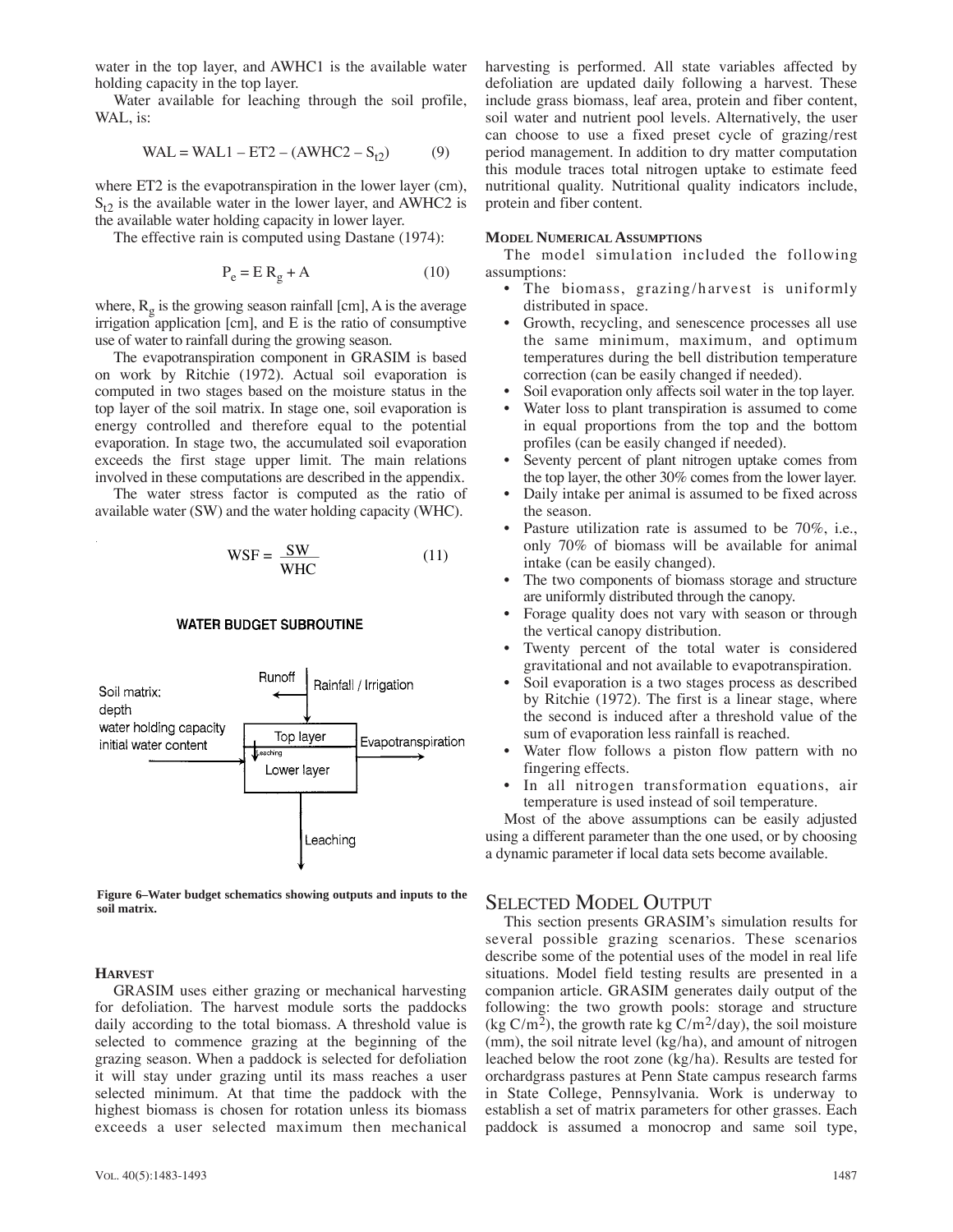however, the model is capable of allowing different grass, soil type and condition.

Figures 7 and 8 show the growth components: storage and structure, and potential growth rate; and soil water and nitrate levels, respectively. The scenario represents a grazing situation with a stocking density of two cows per hectare under continuous grazing, 300 mm initial water content, 100 kg/ha NO<sub>3</sub>, and actual 1991 State College, Pa., weather data. The potential growth rate in figure 7 is not limited by the water and nitrogen stresses and grazing intensity. It is a potential rate based on the climatic conditions. The total growth, structure and storage components, however, are affected by the weather, soil water and nitrogen contents and grazing intensity. Due to all of these factors, all curves in figure 7 except potential growth rate, shows a decline in the standing biomass after the third week from the beginning of the growing season. The water and nitrogen levels are shown in figure 8. The biomass production was not sufficient to keep up with the demand of feeding animals. Additionally, 1991 seasonal rainfall may not be sufficient to keep up with the evapotranspiration demand and leaching of water and nitrate were zero.

#### **EFFECT OF INITIAL NITRATE APPLICATION**

The effect of initial nitrate application on biomass production was studied by varying the rate of nitrate applied at the beginning of the season. This effect on biomass production is shown in figure 9. The scenario represents a grazing situation with a stocking density of 2 cows/ha under continuous grazing, 300 mm initial water content, and actual 1991 State College, Pennsylvania, weather data. The nitrate non-limiting case shows a higher biomass production compared to the other nitrate levels. Grazing intensity and water deficit, however, were still limiting for maximum growth. This is captured by a plateau after 70 days from the beginning of the growing season. Nitrogen is a limiting factor for the two application rates on the figure 9.

#### **EFFECT OF INITIAL WATER LEVEL**

The initial water level was studied by varying the initial soil water content. Results of the initial water level effect on biomass production are shown in figure 10. The scenario represents a grazing situation with a stocking density of 2 cows/ha under continuous grazing, 100 kg/ha  $NO<sub>3</sub>$  of single application at the beginning of the season and actual 1991 State College weather data. The water nonlimiting case shows a higher biomass production compared to the other initial water levels. Grazing intensity and nitrate level, however, were limiting for optimal production for all initial water levels.

#### **WEATHER EFFECT**

Figure 11 shows the temperature and solar radiation effect on biomass production. The scenario represents a



**Figure 7–Graphical output showing structural and storage components of total growth and potential growth rate.**



Soil water and nitrate levels

**Figure 8–Graphical output showing soil water and nitrate levels.**

Initial nitrate application effect on biomass production



**Figure 9–Biomass production as a function of initial nitrate application.**

Water effect on biomass production



**Figure 10–Biomass production as a function of initial soil water level.**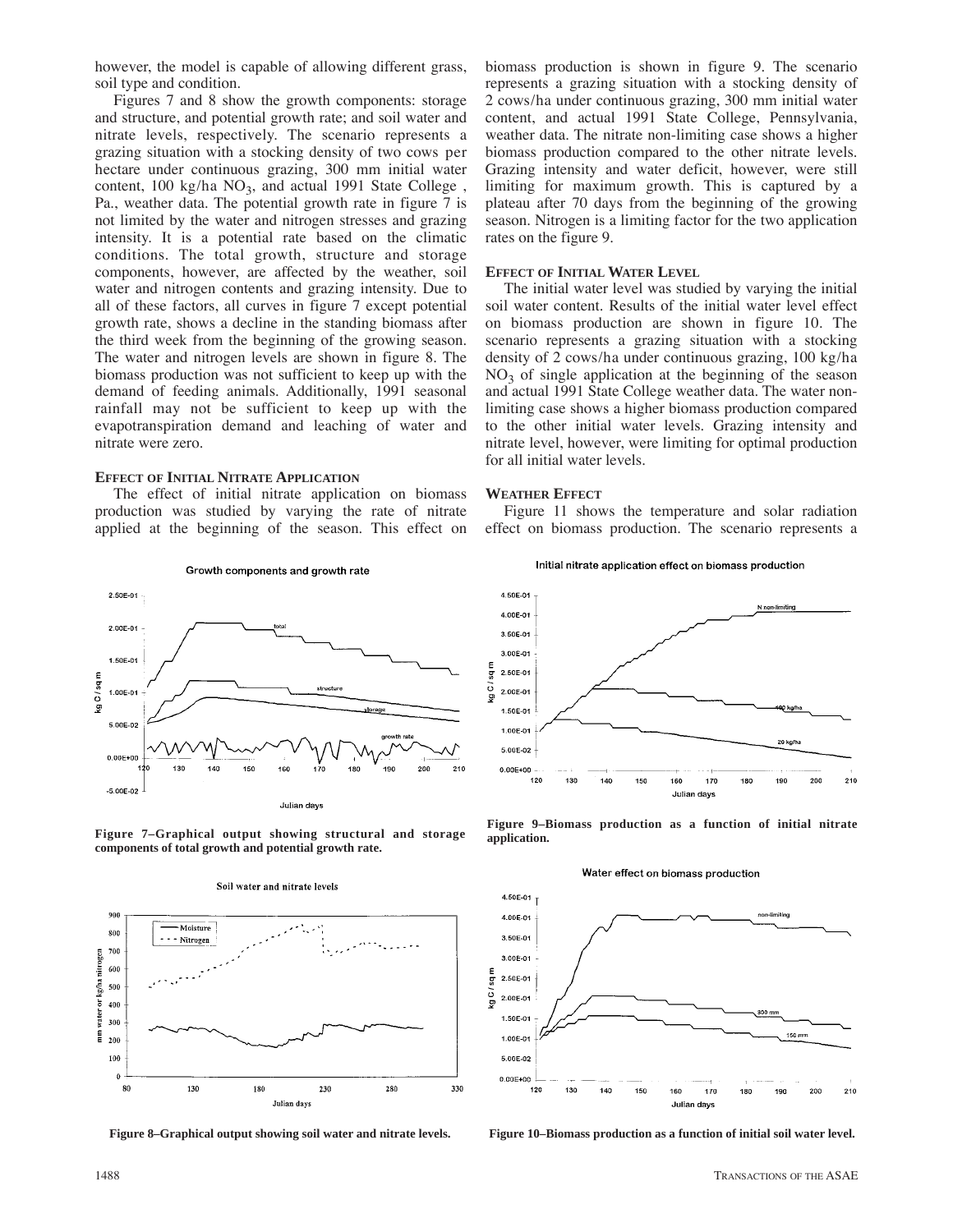grazing situation with a stocking density of 2 cows/ha under continuous grazing, 300 mm initial water content, 100 kg/ha  $NO_3$  applied at the beginning of the growing season and actual 1991 State College weather data. The weather file was modified in this scenario by fixing the appropriate factor (temperature or solar radiation), while keeping all other factors the same. The biomass production seems to be more sensitive to solar radiation than to temperature. Selecting a different temperature correction factor and different minimum, maximum, and optimum temperatures during the temperature adjustment process make the temperature effect more prominent. The biomass deficit shown in the graph in all cases is also due to the grazing effect and water and nitrogen stresses. The units on the solar radiation numbers are  $j/m^2$ /day. The larger number (16e6) represents a bright day, while the smaller number (8e6) represents a cloudy day.

#### **HERD EFFECT**

Figure 12 shows the effect of the stocking density on biomass accumulation. The scenario represents a grazing situation with a variable stocking density 0-5 cows/ha under continuous grazing, 300 mm initial water content, 100 kg/ha  $NO_3$  applied at the beginning of the growing season and actual 1991 State College weather data. The



Weather effect on biomass production

**Figure 11–Biomass production as a function of temperature and solar radiation.**



Stocking density effect on biomass production

**Figure 12–Biomass production as a function of stocking density.**

line representing zero stocking density on figure 12 levels off after three weeks from the beginning of the growing season. This matches with the reduction of the nitrate level in the soil to zero. The growth curve for zero stocking rate would probably increase continuously if the water and nitrate levels could support growth until temperature become the limiting factor later in the season.

# SUMMARY AND CONCLUSIONS

A model for grass growth in a pasture-based system was developed for the northeastern United States. The model uses local experimental data for parameter estimation. It predicts growth rate, grass nutritional quality, and grass weight/leaf area index correlation. Effects of nitrogen and water on grass growth rate and quality are included. The model will be used to obtain a better understanding of the pasture system and determine management strategies which yield more efficient utilization of pastures.

GRASIM is designed as a tool to simulate intensive rotational grazing management. It accounts for carbon, nitrogen, and water budgets in the pasture environment. Its data requirement include minimum and maximum daily temperatures, daily rainfall, average daily solar radiation, soil physical properties, grass growth parameters, soil nitrogen transformation coefficients, and initial water and nitrogen levels. The model output includes daily biomass production, and water and nitrogen levels in different pools. GRASIM state variables are the grass biomass, grass growth rate, leaf area index, soil moisture content, soil nitrogen content, plant residues, and organic matter content. GRASIM is used to determine the best management strategy to improve economical and environmental sustainability of a dairy farm. It provides a better understanding of the pasture system and determines management strategies which yield more efficient use of pastures. The model can be used to determine optimum stocking rate, grazing residuals height, grazing cycle. It can be used in an analysis mode to evaluate farm performance and in a predictive mode to aide in farm management decision making.

#### **REFERENCES**

- Bacon, S. C., L. E. Lanyon and R. M. Schlauder Jr. 1990. Plant nutrient flow in managed pathways of an intensive dairy farm. *Agron. J*. 82:755-761.
- Bergstrom, L. and N. J. Jarvis. 1991. Prediction of nitrate leaching losses from arable land under different fertilization intensities using SOIL-SOILN models. *Soil Use Manage*. 7:85.
- Cooper, A. B., C. M. Smith and A. B. Bottcher. 1992. Predicting runoff of water, sediment, and nutrients from a New Zealand grazed pasture using CREAMS*. Transactions of the ASAE* 35(1):105-112.
- Dastane, N. G. 1974. Effective rainfall in irrigated agriculture. Food and Agricultural Organization publication 25. Rome, Italy: FAO.
- Follett, R. F., D. R. Keeney and R. M. Cruze, eds. 1991. Managing Nitrogen for Ground Water Quality and Farm Profitability. Madison, Wis.: SSSA.
- Gripp, S., A. Elbehri, R. Yonkers, S. Ford and A. Luloff. 1993. Summary Report of 1993 telephone survey with Pennsylvania dairy farm managers. A research report for the Pennsylvania Dairy Profitability Project. University Park, Pa.: Penn State University.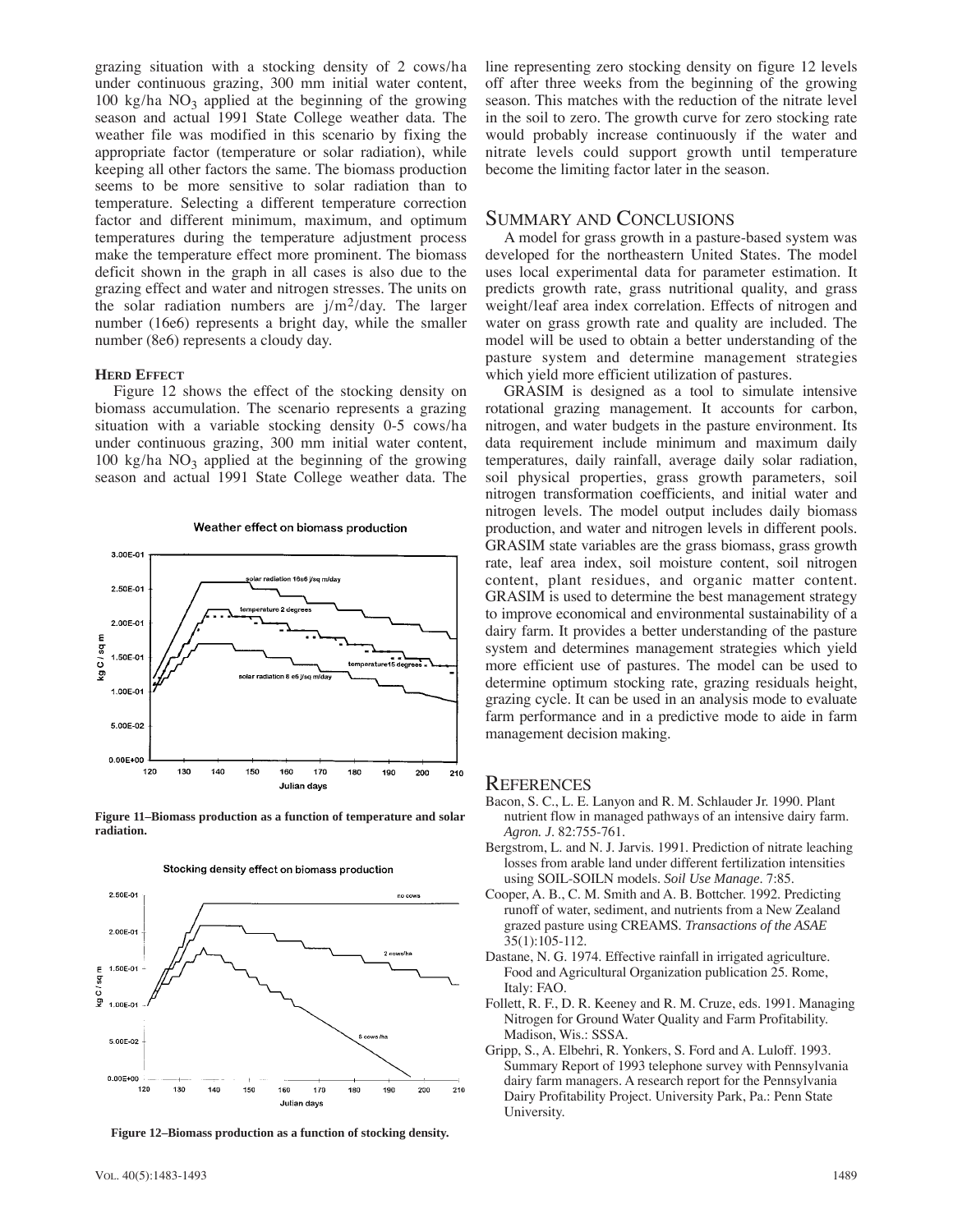Hutson, J. L. and R. J. Wagenet. 1991. Simulating nitrogen dynamics in soils using a deterministic model. *Soil Use Manage*. 7:74.

Jarvis, S. C., D. Barraclough, R. J. Unwin and S. M. Royle. 1989. Nitrate leaching from grazed grassland and after straw incorporation in arable soils. In *Management Systems to Reduce the Impact of Nitrates,* ed. J. C. Germon, 110-123. New York, N.Y.: Elsevier.

Johnson, I. S., T. E. Ameziane and J. M. Thornley. 1983. A model for grass growth. *Ann. Bot*. 51:599-609.

Kerensky, M. M., D. W. Allinson, K. Guillard and S. Buffler. 1993. Nitrogen dynamics in intensively grazed pastures. In *Invited Papers and Abstracts of Contributed Papers*. Madison, Wis.: American Society of Agronomy.

Mohtar, R. H., D. Buckmaster and S. Fales. 1994. A model for grass growth under grazing system. ASAE Paper No. 94-7525. St. Joseph, Mich.: ASAE.

Morse, D., B. R. Eastwood, D. E. Falk, D. C. Grusemeyer, K. Kelling, L. E. Lanyon, J. M. Sweeten, A. Van Eenennaam and H. H. Van Horn. 1993. A national model for dairy manure management. *J. Dairy Sci.* 76(suppl.):255.

Parker, W. J., L. D. Muller and D. R. Buckmaster. 1992. Management and economic implications of intensive grazing on dairy farms in the Northeastern States. *J. Dairy Sci*. 75:2587-2597.

Parker, W. J., L. D. Muller, S. L. Fales and W. T. McSweeny. 1993. A survey of dairy farms in Pennsylvania using minimal or intensive pasture grazing systems. *Pro. Animal Scientists* 9:77- 85.

Parsch L. and O. Loewer. 1995. GRAZE beef-forage simulation model. Fayetteville, Ark.: University of Arkansas.

Ritchie, J. T. 1972. Model for predicting evaporation from a row crop with incomplete cover. *Water Resour. Res.* 8:1204-1213.

Rotz, C. A., J. R. Black, D. R. Mertens and D. R. Buckmaster. 1989. DAFOSYM: A model of the dairy forage system. *J. Prod. Agr*. 2:83-91.

Russelle, M. P. 1992. Nitrogen cycling in pasture and range. *J. Prod. Agr*. 5:13-23.

Soil Conservation Service. 1972. *National Engineering Handbook*, Section 4. Washington, D.C.: SCS, USDA.

Yanez, O. P. 1992. GRAZESIM: A decision support system for evaluating intensive rotational grazing systems for dairy farms. M.S. thesis. Madison, Wis.: University of Wisconsin.

#### **APPENDIX**

The following is a brief description of the relations used in the model. Details on the grass component, nitrogen component, and water component can be found in Johnson et al. (1983), Follett et al. (1991), Ritchie (1972), and SCS (1972), respectively.

# MODEL EQUATIONS

### **GRASS GROWTH**

The accumulated total sward weight is represented by the sum:

$$
W = W_s + W_g \tag{A1}
$$

The photosynthetic input of carbon allocated to the shoots is:

$$
\phi \theta P \tag{A2}
$$

The gross specific growth rate for the structural component  $\lfloor \text{day}^{-1} \rfloor$  is defined as:

$$
\mu = \frac{1}{W_g} \frac{dW_g}{dt} \tag{A3}
$$

and is estimated using the relation:

$$
\mu = \mu_{\rm m} \frac{W_{\rm s}}{W} \tag{A4}
$$

The rate of utilization of storage into structure is:

$$
\frac{1}{Y} \mu W_g \tag{A5}
$$

The recycling of structure to storage is:

$$
\gamma W_g \tag{A6}
$$

The respiration rate is defined as:

$$
R = \frac{1 - Y}{Y} \mu W_g \tag{A7}
$$

The senescence is calculated using the following:

$$
S = \beta W_g \tag{A8}
$$

The daily photosynthetic rate over the plant canopy for a day length is expressed as:

$$
P = \int_0^L \int_0^h P_g dL d\tau
$$
 (A9)

The leaf area index, L, is determined from the structure component weight using the following relation:

$$
L = aW_g \tag{A10}
$$

The leaf gross photosynthetic rate is determined as:

$$
P_g = \frac{\alpha I_1 P_m}{\alpha I_1 P_m}
$$
 (A11)

The light intensity over a leaf is determined from the irradiance using the following:

$$
I_1 = \frac{k}{1-m} I_0 e^{-kL}
$$
 (A12)

The maximum gross photosynthetic rate of a leaf  $P_m$  is a temperature dependent parameter and also varies according to the relation:

$$
P_m = P_0 + P_1 T \tag{A13}
$$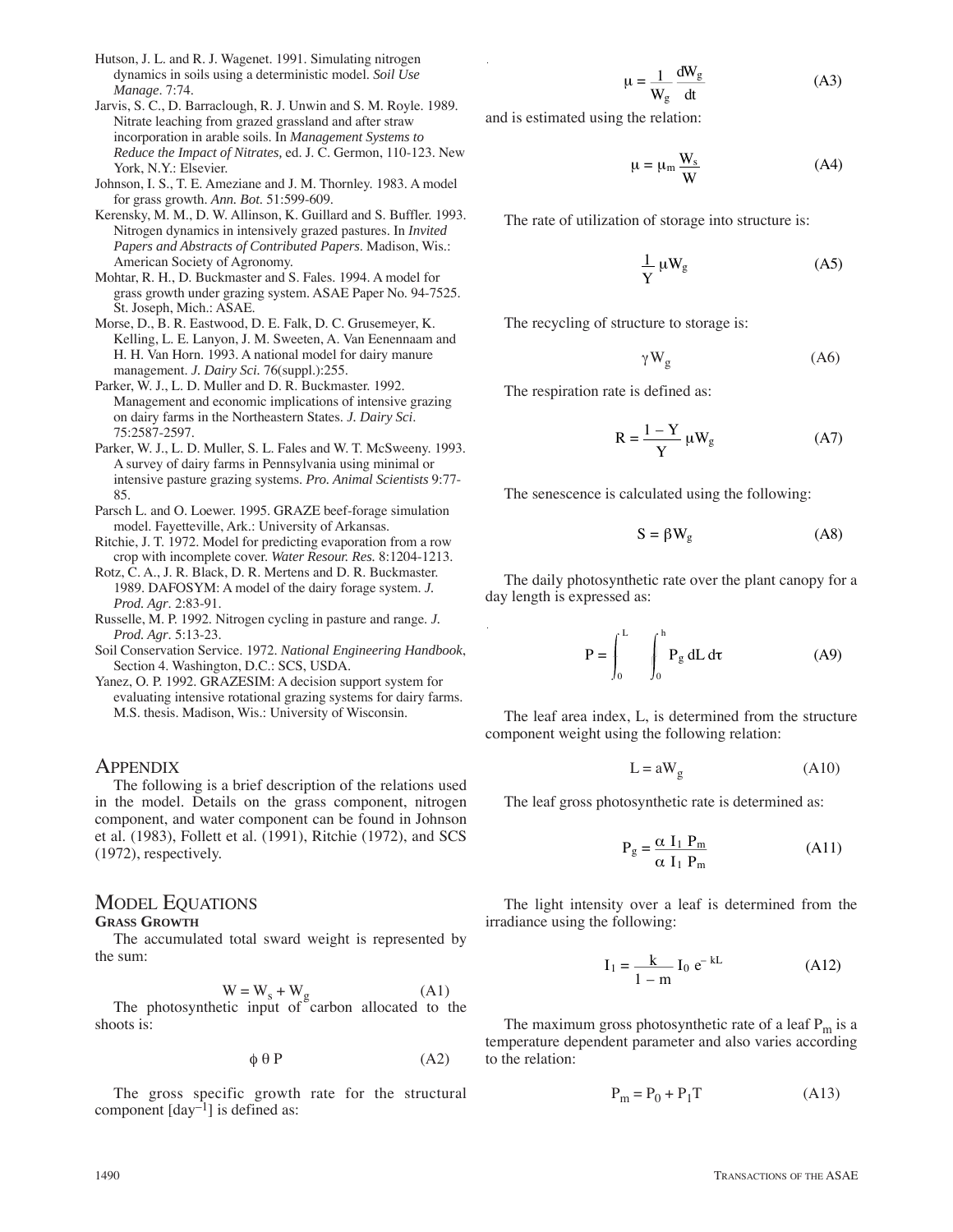The irradiance throughout the day is assumed to follow the relation:

$$
I_0 = \frac{2J}{h} \sin^2 \left(\frac{\pi \tau}{h}\right) \tag{A14}
$$

Then analytical integration of  $P_g$  over day length and canopy is possible and yield:

$$
P = \frac{P_m h}{k} \times ln
$$
\n
$$
\times \left\{ \frac{\frac{\alpha k J}{h} + (1 - m)P_m + \left\{ \frac{2 \alpha k J}{h} (1 - m)P_m + (1 - m)^2 P_m^2 \right\}^{1/2}}{ \frac{\alpha k J}{h} e^{-kL} + (1 - m)P_m + \left\{ \frac{2 \alpha k J}{h} (1 - m)P_m e^{-kL} + (1 - m)^2 P_m^2 \right\}^{1/2}} \right\}
$$
\n(A15)

where P has the units of [kg  $CO_2$  m<sup>-2</sup> day<sup>-1</sup>].

#### **NITROGEN CYCLING**

The ammonium-nitrogen nitrification is determined as:

$$
N_n = K_n \cdot \text{TFAC} \cdot \text{WFAC} \cdot \text{ITIME} \tag{A16}
$$

Subject to the constraint  $N_n \leq NAF$ .

The ammonia nitrogen content is computed using the relation:

$$
NAF = NAF_f + NAF_p + NAF_{rsd} + NOMR +
$$
  

$$
NRESR + NMANR - NPLTA - NNH3 - NAFoth
$$
  
(A17)

The temperature stress factor used above is computed using the Arrenhius equation:

$$
\text{TFAC} = 1.68\text{E9e}^{-\left\{\frac{13.0}{(1.99\text{E}-3)\cdot(\text{TMOD}+273)}\right\}} \tag{A18}
$$

where

$$
TMOD = \frac{T - 32}{1.8}, T \le 86°F
$$
  
TMOD = 60 -  $\frac{T - 32}{1.8}$ , T > 86°F (A19)

The water stress factor are computed as: **Aerobic process**

$$
WFAC = 0.0075 WFP, WFP \le 20
$$

WFAC = – 0.253 + 0.0203 WFP, WFP ≥ 20, *and* < 59

$$
WFAC = 41.1 e^{-0.0625 \times WFP}
$$
,  $WFP \ge 59$  (A20)

#### **Anaerobic process**

$$
WFAC = 0.000304 e^{0.0815 \times WFP}
$$

Soil organic matter mineralization is calculated using:

$$
NOMR = k_{omr} OMR TFAC WFAC ITIME (A21)
$$

Crop residues and other organic matter mineralization is computed using:

$$
CRES = P_c RES
$$
 (A22)

 $CRESR = k_{resr} CRES TFAC WFAC ITIME (A23)$ 

The carbon residue is updated after each time step as:

$$
CRES = CRES - CRESR
$$
 (A24)

constrained by CRESR  $\leq$  CRES.

The net mineralization-immobilization is determined using:

$$
NRESR = \frac{CRESR}{\frac{1}{CN} - 0.042}
$$
 (A25)

constrained by NRESR  $\leq$  NAF + N1T1, when NRESR  $<$  0,

The N content of the decaying residues is updated after each time step using:

$$
NRES = NRES - NRESR \t(A26)
$$

constrained by NRESR  $\leq$  NRES. A new CN value is computed as:

$$
CN = \frac{CRES}{NRES}
$$
 (A27)

Crop N uptake is calculated based on a minimum of crop demand and N available. The crop N demand is computed assuming an uptake of sigmoidal shape:

$$
N_{\text{dmd}} = YG \text{ TNU fNU ITIME} \tag{A28}
$$

The nitrogen available in the top horizon  $N_{\text{avail1}}$  is computed as:

$$
N_{\text{avail1}} = \text{NAF} + \text{N1T1} \tag{A29}
$$

While the nitrogen available in the lower horizon  $N_{\text{avail}}$ is:

$$
N_{\text{avail}_2} = N1T2\tag{A30}
$$

Nitrogen loss to ammonia volatilization is

$$
N_{NH3} = k_{af} NAF_s TFAC ITIME
$$
 (A31)

with constraint,  $N_{NH3} \leq NAF_s$ . Nitrogen loss to denitrification is computed as:

$$
N_{\text{det}} = k_{\text{det}} N1T1 \text{ TFAC} \text{ [NWET} + \text{WFAC} \text{(ITIME} - \text{NWET)} \text{]} \tag{A32}
$$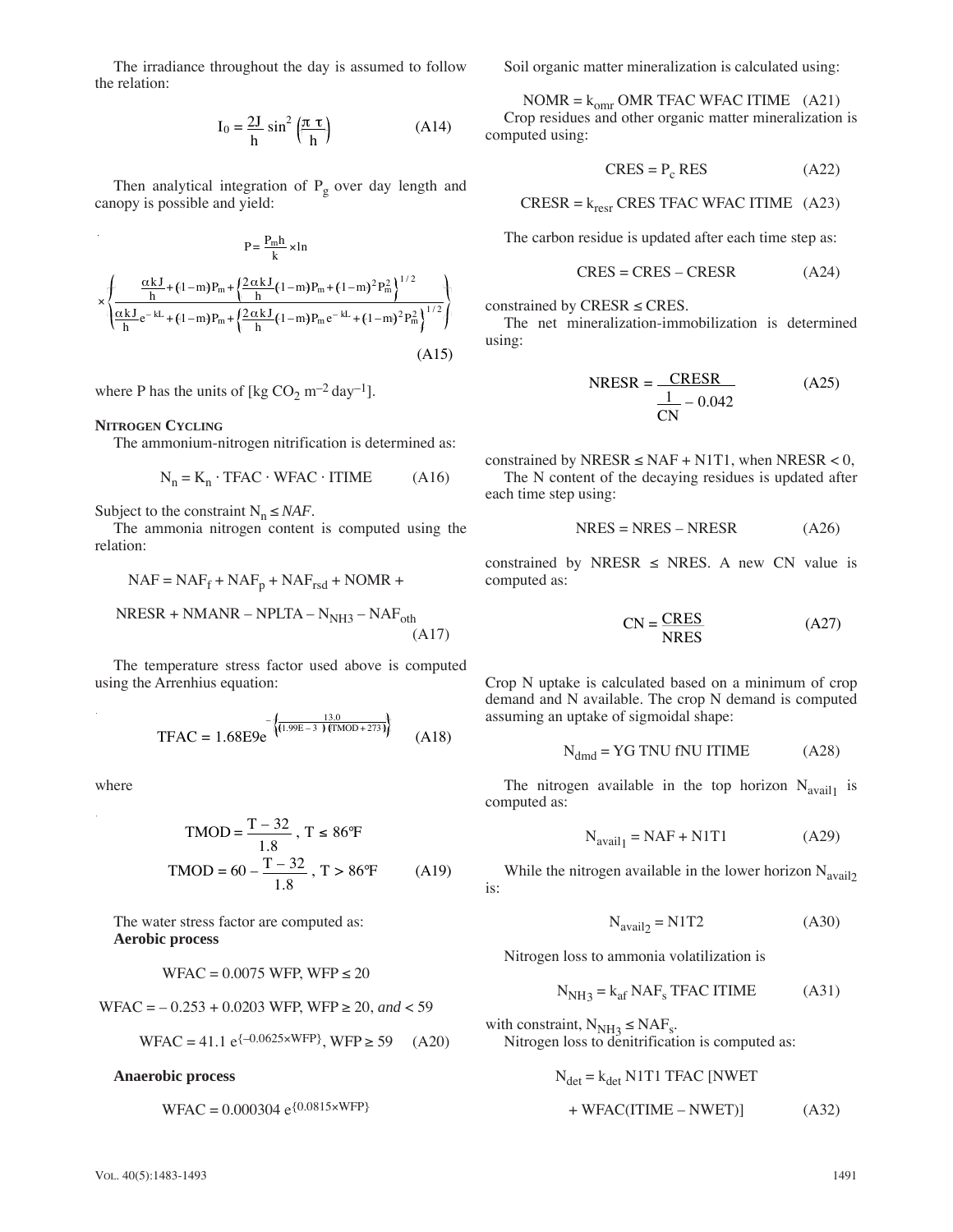with constraint,  $N_{\text{det}} \leq N1T1$ .

Nitrate leached from the top layer, NL1, is computed as:

$$
NL1 = NAL1 \left( 1 - e^{-\frac{K WALL1}{POR1}} \right) \tag{A33}
$$

Nitrate available for leaching, NAL, is determined as:

$$
NAL = NAL2 + NL1
$$
 (A34)

Nitrate leached below root zone, NL [kg/ha], is determined as:

$$
NL = NAL \left(1 - e^{-\frac{K WAL1}{POR2}}\right)
$$
 (A35)

#### **WATER BUDGET**

The potential evaporation is computed with the equation:

$$
E_o = \frac{1.28 \text{ H}_o \Delta}{\gamma + \Delta} \tag{A36}
$$

Potential soil evaporation,  $E_0$  [cm], is computed using:

$$
E_{so} = \min \begin{cases} E_0 e^{-0.4 \text{ LAI}} \\ E_0 C \end{cases}
$$
 (A37)

The soil evaporation for day t [cm] is then computed as:

$$
E_s = 25.4 \alpha [t^{0.5} - (t - 1)^{0.5}]
$$
 (A38)

The first stage upper limit, U [cm], is determined using:

$$
U = 25.4 \times 1.38 \ (\alpha - 0.118)^{0.42} \tag{A39}
$$

Potential transpiration,  $E_{po}$  [cm], is determined as:

$$
E_{po} = \frac{E_o \, LAI}{3}, \qquad 0 \le LAI \le 3
$$

$$
E_{po} = E_o - E_s \qquad LAI > 3 \tag{A40}
$$

Plant evaporation is then computed as:

$$
E_p = \frac{E_{po} SW}{0.25FC}, \qquad SW \le 0.25FC
$$
  

$$
E_p = E_{po}, \qquad SW > 0.25FC \qquad (A41)
$$

If  $(E_p + E_s)$  exceeds soil water, then the sum is set equal to available water.

# **NOMENCLATURE**

# **GRASS MODULE**

- W Total simulated weight [kg carbon m<sup>-2</sup>]<br>W<sub>s</sub> Storage dry weight [kg carbon m<sup>-2</sup>] W<sub>s</sub> Storage dry weight [kg carbon m<sup>-2</sup>]<br>W<sub>g</sub> Structure dry weight [kg carbon m<sup>-2</sup>]  $W_g$  Structure dry weight [kg carbon m<sup>-2</sup>]<br>  $\theta$  Conversion from carbon dioxide to ca Conversion from carbon dioxide to carbon [kg C / kg CO<sub>2</sub>] 0.273 φ Fraction available for shoot growth 0.9 *Y* Yield factor, the units of structure that result from the use for synthesis of one unit of storage material, the rest being respired 0.75  $μ$  Gross structural specific growth rate  $[day^{-1}]$  $\mu_{\rm m}$  Upper bound of as W<sub>s</sub> gets large compared to W<sub>g</sub> [day<sup>-1</sup>] 0.5 <sup>1</sup> Recycling coefficient  $\begin{bmatrix} \text{day}^{-1} \end{bmatrix}$  0.1<br>
β Senescence rate  $\begin{bmatrix} \text{day}^{-1} \end{bmatrix}$  0.05  $β$  Senescence rate [day<sup>-1</sup>] 0.05<br> *P<sub>g</sub>* Leaf gross photosynthetic rate<br> *L* Leaf area index Leaf gross photosynthetic rate *L* Leaf area index<br>*h* Day length *h* Day length *a* Structural specific leaf area  $[m^2 \text{ leaf area (kg C in W_g)}^{-1}]$  40.0<br> *I<sub>1</sub>* Light intensity over a leaf  $[W \text{ m}^{-2}]$ *I<sub>1</sub>* Light intensity over a leaf  $[W \, m^{-2}]$ <br>*P<sub>m</sub>* Limit of P<sub>g</sub> as I<sub>1</sub> gets large [kg CO<sub>2</sub> Limit of  $P_g$  as  $I_1$  gets large [kg  $CO_2$  m<sup>-2</sup> s<sup>-1</sup>]  $\alpha$  Leaf photosynthetic efficiency [kg CO<sub>2</sub> J<sup>-1</sup>] 2e-9<br>
k Extinction coefficient of the canopy 0.5 Extinction coefficient of the canopy 0.5 *m* Leaf transmission coefficient 0.1  $I_0$  Irradiance [W m<sup>-2</sup>]<br> $P_0 \& P_1$  Constants [kg CO<sub>2</sub> i Constants [kg  $CO_2$  m<sup>-2</sup> s<sup>-1</sup>] 0.5e-5 & 0.05e-5 Day light integral [J m<sup>-2</sup> day<sup>-1</sup>] Proportion of C fixed by photosynthesis available for shoot growth: 0.9 Fractional C content in carbohydrate: [kg C / kg DM] 0.4 Fraction of photosynthetic material partitioned into leaf: 0.5
- **NUTRIENT MODULE**

Yield goal: [Kg DW / hac] 2500

| Zero order rate coefficient for nitrification $[kg/ha/day]$ 33.6<br>$k_{n}$ | $N_{n}$ | Nitrogen nitrified $\left[\frac{kg}{(ha\ time\ step)}\right]$ |  |
|-----------------------------------------------------------------------------|---------|---------------------------------------------------------------|--|
|                                                                             |         |                                                               |  |

Total N uptake: [Kg N/Kg Harvest DM] 0.02 Length of growing season: [days] 90

*TFAC* Temperature stress factor (0-1)

*WFAC* Water stress factor (0-1)

- *ITIME* Time step [days] *NAF* Ammonia nitrogen content of the top foot at the end of the time step [kg/ha]
- $NAF_f$  Ammonia nitrogen added from fertilizer [kg/(ha time step)]<br> $NAF_p$  Ammonia nitrogen added from precipitation and irrigation Ammonia nitrogen added from precipitation and irrigation
- [kg/(ha time step)]
- $NAF_{rsd}$  The residual soil ammonia from the previous time step [kg/ha] *NOMR* The ammonia mineralized from soil organic matter The ammonia mineralized from soil organic matter [kg/(ha time step)]
- *NRESR* The net mineralization of ammonia from crop residues [kg/(ha time step)]
- *NMANR* The net mineralization of ammonia from manure plus other organic wastes crop residues [kg/(ha time step)] *NPLTA* Plant uptake of ammonia [kg/(ha time step)]
- 
- $N_{NH_3}$  Ammonia volatilization [kg/(ha time step)]<br> $NAF_{oth}$  Ammonia lost to runoff and erosion [kg/(ha  $NAF'_{\text{oth}}$  Ammonia lost to runoff and erosion [kg/(ha time step)]<br>*T* Soil temperature [°*F*] *T* Soil temperature [°*F*]<br>*WFP* Water filled pores in p **Water filled pores in percent**
- *NOMR* Ammonia mineralized [kg/(ha time step)] *k<sub>omr</sub>* Rate coefficient 0.00072<br>*CRESR* Residue C metabolized [
- Residue C metabolized [kg/(ha time step)]
- *k<sub>resr</sub>* First order rate coefficient [1/day] 0.03 *OMR* Soil organic matter [kg/ha]
- *OMR* Soil organic matter [kg/ha]<br>*NRESR* Net residue-N mineralized [ Net residue-N mineralized [kg/(ha time step)]
- *CN* Carbon Nitrogen ratio of the residues
- 
- *N1T1* Nitrate content of the top layer [kg/(ha time step)]<br>*N<sub>dmd</sub>* N uptake demand [kg/(ha time step)] *N<sub>dmd</sub>* N uptake demand [kg/(ha time step)]<br>*YG* Yield goal [kg dw/ha] 800
- *Yield goal* [kg dw/ha] 800
- *TNU* Total N uptake [kg/(ha time step)]
- *fNU* Fractional nitrogen uptake based on a sigmoidal uptake distribution
- *N1T2* Nitrate content of the lower layer [kg/(ha time step)]
- *kaf* Rate constant for nitrate volatilization, percent of total per day 10
- $NAF<sub>s</sub>$  Ammonia content of the surface [kg/ha]<br> $k<sub>det</sub>$  Rate constant for denitrification, percent
- Rate constant for denitrification, percent of total per day 10